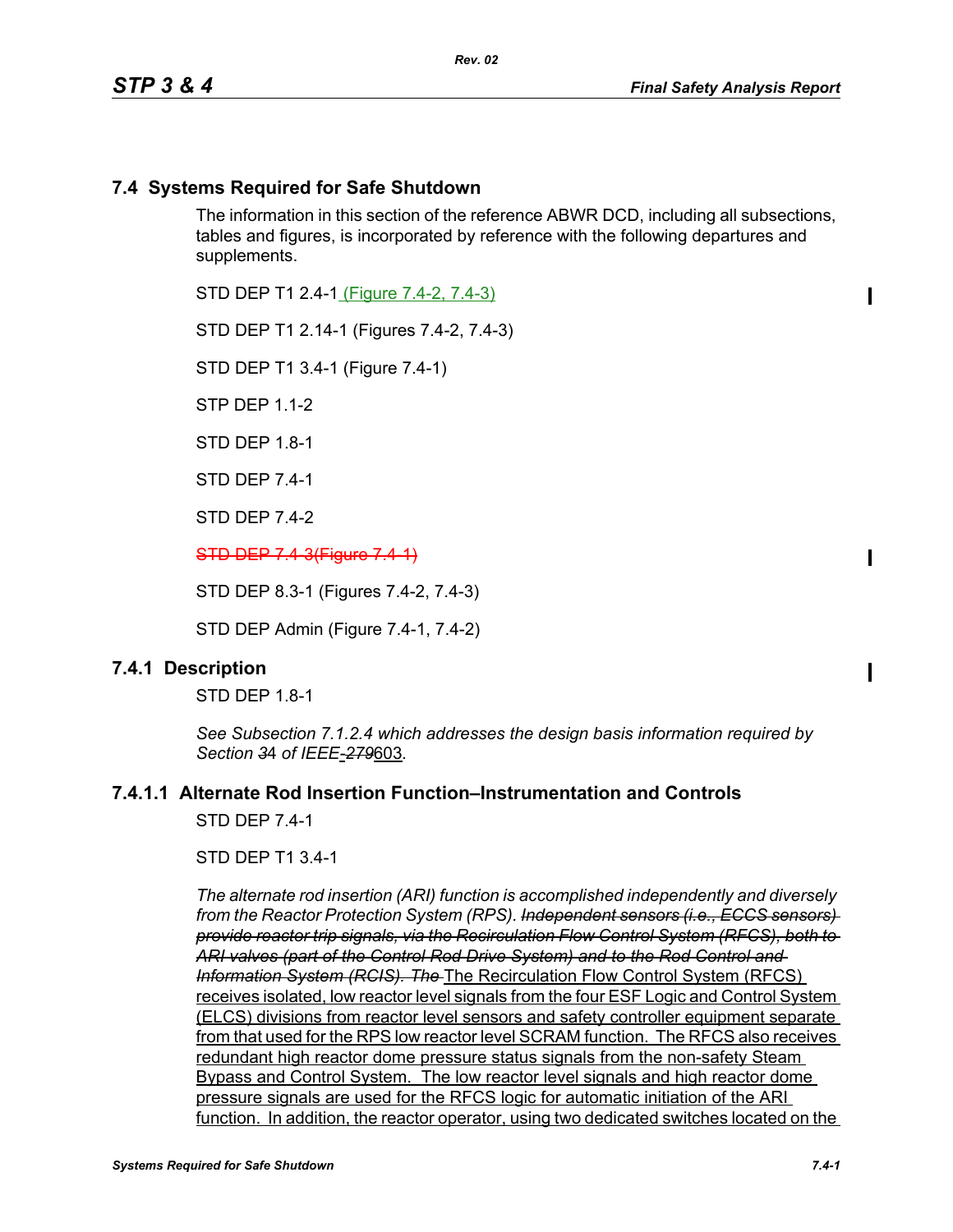Main Control Room Panel, can initiate the ARI function manually. When the ARI function is activated, either automatically or manually, ARI activation signals are provided to the ARI valves of the Control Rod Drive System and simultaneously to the Rod Control and Information System. Energization of the *ARI valves (separate from the scram valves), cause* causes *reactor shutdown by hydraulic scram* insertion *of the control rods. The RCIS, acting upon the same ARI signals that are provided to ARI valves,* ARI initiation signals from the RFCS, *causes reactor shutdown by electromechanical (i.e., through the usage of FMCRD motors) insertion of control rods*  using the FMCRD motors*.*

*The RCIS, including the active run-in function of the FMCRD motors, and the ARI valves, are not required for safety, nor are these components qualified in accordance with safety criteria. However, the FMCRD components associated with hydraulic scram are qualified in accordance with safety criteria.*

*The inherent diversity of ARI provides mitigation of the consequences of anticipated transient without scram (ATWS) events.*

# **7.4.1.3 Reactor Shutdown Cooling Mode–Instrumentation and Controls**

STD DEP T1 2.4-1

STD DEP 8.3-1

*(3) (1) Power Sources*

*This system utilizes normal plant power sources. These include* 4.16 kV *6900 VAC for the pumps, 480 VAC/120 VAC instrument buses, and as backed up by DC sources. If for any reason the normal plant sources become unavailable, the system is designed to utilize the emergency buses and sources.*

*(4) (2) Equipment*

*If it is necessary to discharge a complete core load of reactor fuel to the fuel pool, a means is provided for making a physical intertie between the Spent Fuel Pool Cooling and Cleanup (SFPC) System and the RHR heat exchangers. This increases the cooling capacity of the SFPC System to handle the heat load for this situation. The fuel pool intertie is applied only to Loops B and C (see Figure 5.4-10 for RHR System P&ID).*

(11) Testability

The reactor SDC pumps (RHR) may be tested to full capacity during normal plant operation. All valves except those isolated by reactor pressure interlock in the system may be tested during normal plant operation from the remote manual switches in the main control room.

П

 $\blacksquare$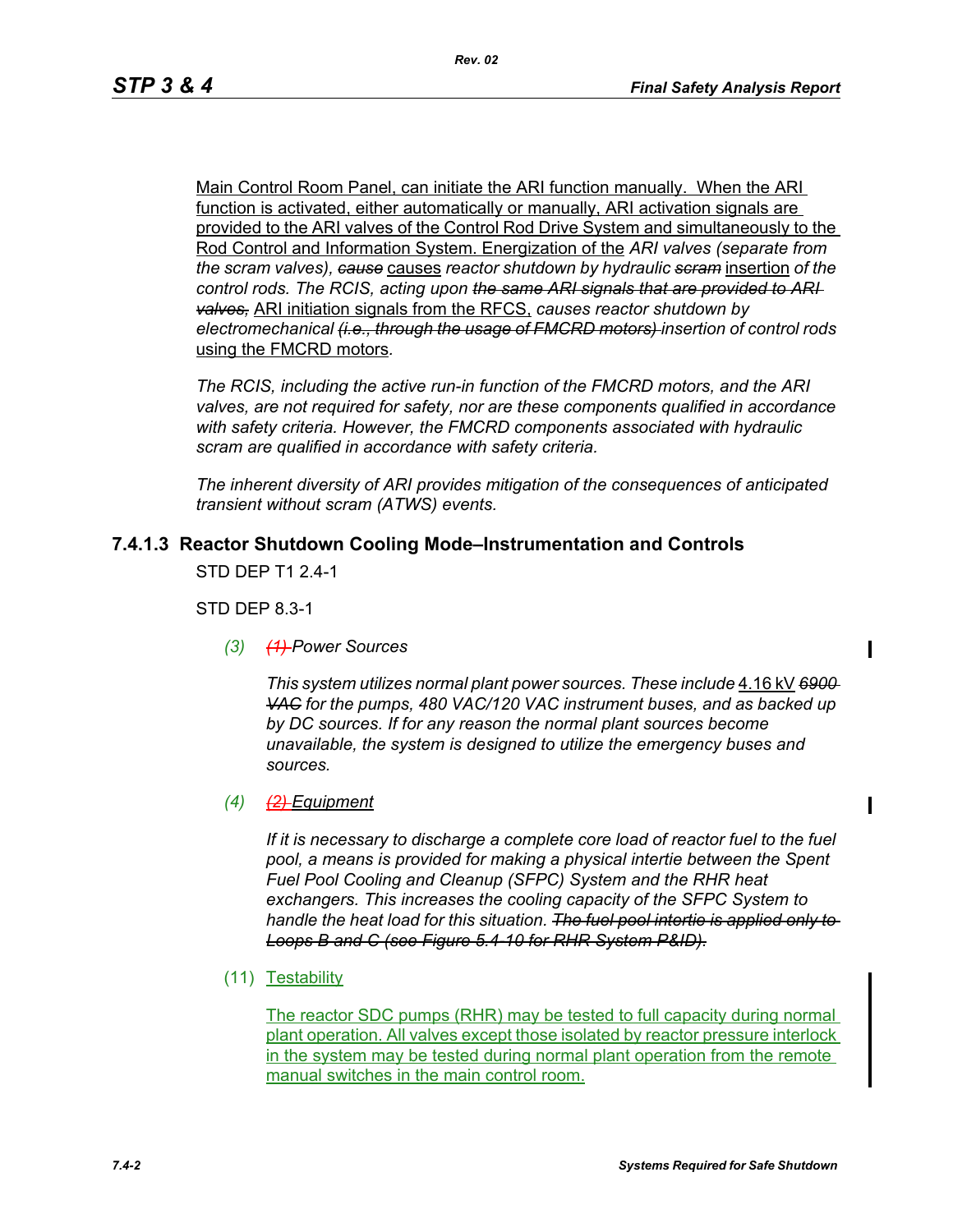*The low automatic self test.* SSLC testing as discussed in Subsection 7.1.2.1.6, is also applicable here for the reactor SDC mode function of RHR System.

#### **7.4.1.4 Remote Shutdown System**

**7.4.1.4.4 Remote Shutdown Capability Controls and Instrumentation–Equipment, Panels, and Displays**

STD DEP 8.3-1

STD DEP T1 2.14-1

STD DEP T1 3.4-1

*(1) Main Control Room–Remote Shutdown Capability Interconnection Design Considerations*

*Some of the existing systems used for normal reactor shutdown operations are also utilized in the remote shutdown capability to shut down the reactor from outside the main control room. The functions needed for remote shutdown control are provided with manual transfer devices which override controls from the main control room and transfer the controls to the remote shutdown control. Control signals are interrupted by the transfer devices at the hardwired, analog loop. Process signals to the main control room are routed from the sensor, through the transfer devices on the remote shutdown panels, and then to the multiplexing system remote multiplexing units (RMUs)* Remote Digital Logic Controllers (RDLCs) *for transmission to* use in *the main control room. Similarly, control signals from the main control room are routed from the RMUs*RDLCs*, through the remote shutdown transfer devices, and then to the interfacing system equipment. Actuation of the transfer devices interrupts the connection to the RMUs* RDLCs *and transfers control to the Remote Shutdown System. Control of all necessary power supply circuits are also transferred to the remote shutdown system. Remote shutdown control is not possible without actuation of the transfer devices. Operation of the transfer devices causes an alarm in the main control room. The remote shutdown control panels are located outside the main control room. Access to this point is administratively and procedurally controlled.*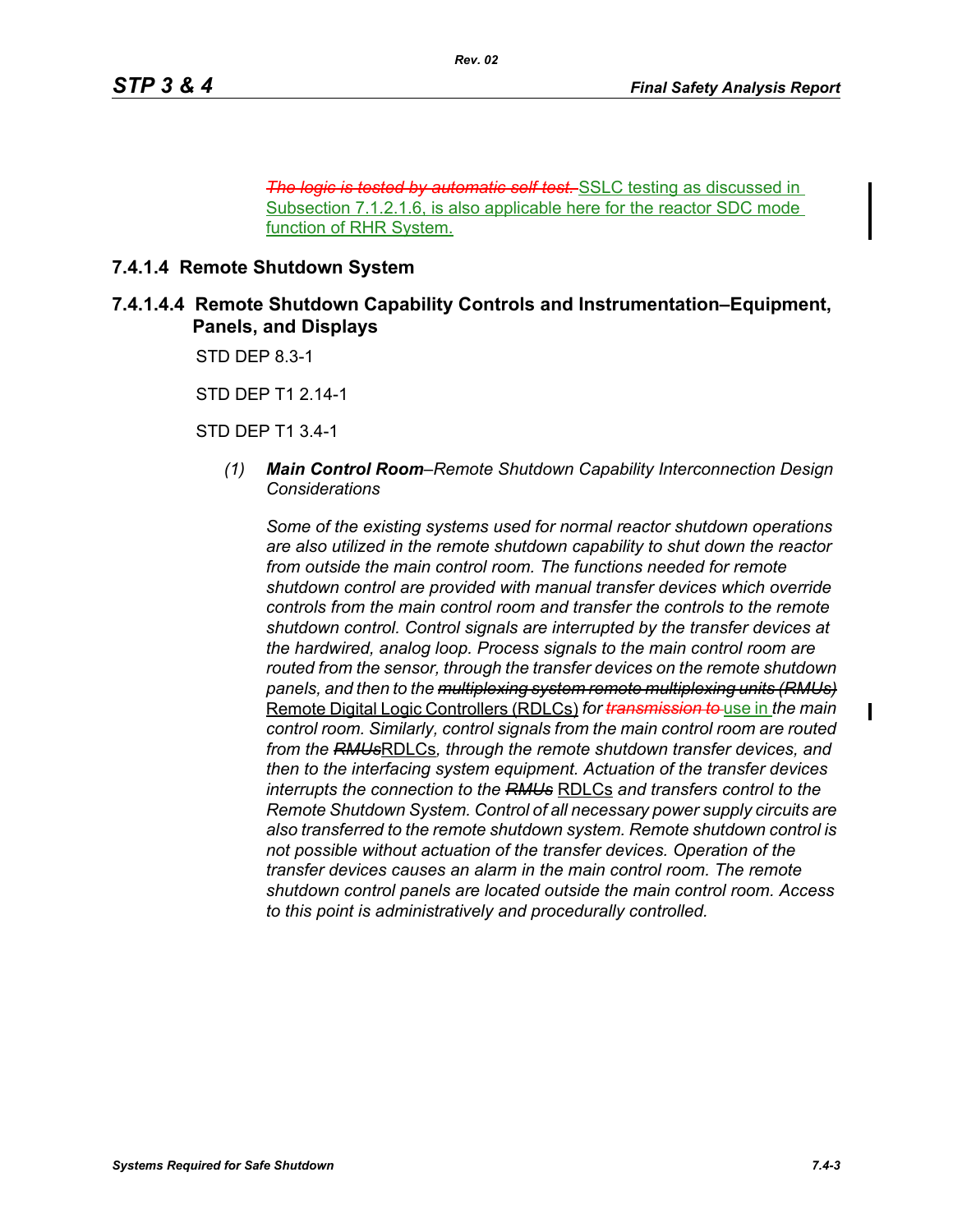- *(7) Electrical Power Distribution System (EPDS)*Medium Voltage Power Distribution System (MVD)
	- *(a) The following functions have transfer and control switches located on the Division I remote shutdown panel:*
		- *(i) 6.9 kV feeder breaker: Unit auxiliary transformer A to M/C E*  Safety Bus A3 *breaker Breaker* to PIP from Stub Bus A4
		- *(ii) 6.9 kV feeder breaker: Reserve auxiliary transformer A to M/C E*  Safety Bus A3 Breaker to Reserve PIPfrom Stub Bus A5
		- *(iii) 6.9 kV feeder breaker: Emergency diesel generator A to M/C E*  Safety Bus A3 Breaker to from Emergency Diesel Generator A
		- *(iv) 6.9 kV feeder breaker: Combustion turbine generator to M/C E*  Safety Bus A3 Breaker to CTGfrom Bus CTG3
		- *(v) 6.9 kV load breaker: M/C E to P/C E20* Safety Bus A3 Breaker to P/C E20
		- *(vi) 480V feeder breaker: TR to P/C E20*
	- *(b) The following functions have transfer and control switches located on the Division II remote shutdown panel:*
		- *(i) 6.9 kV feeder breaker: Unit auxiliary transformer B to M/C F*  Safety Bus B3 Breaker to PIP from Stub Bus B4
		- *(ii) 6.9 kV feeder breaker: Reserve auxiliary transformer A to M/C F*  Safety Bus B3 Breaker to Reserve PIP-from Stub Bus B5
		- *(iii) 6.9 kV feeder breaker: Emergency diesel generator B to M/C F*  Safety Bus B3 Breaker to from Emergency Diesel Generator B
		- *(iv) 6.9 kV feeder breaker: Combustion turbine generator to M/C F*  Safety Bus B3 Breaker to CTGfrom Bus CTG3
		- *(v) 6.9 kV load breaker: M/C F to P/C F20* Safety Bus B3 *Breaker* to P/C F20
		- *(vi) 480V feeder breaker: TR to P/C F20*
	- *(c) A 6.9 kV M/C (E,F)* A 4160 *voltmeter is provided on RSS panels A,B, respectively.*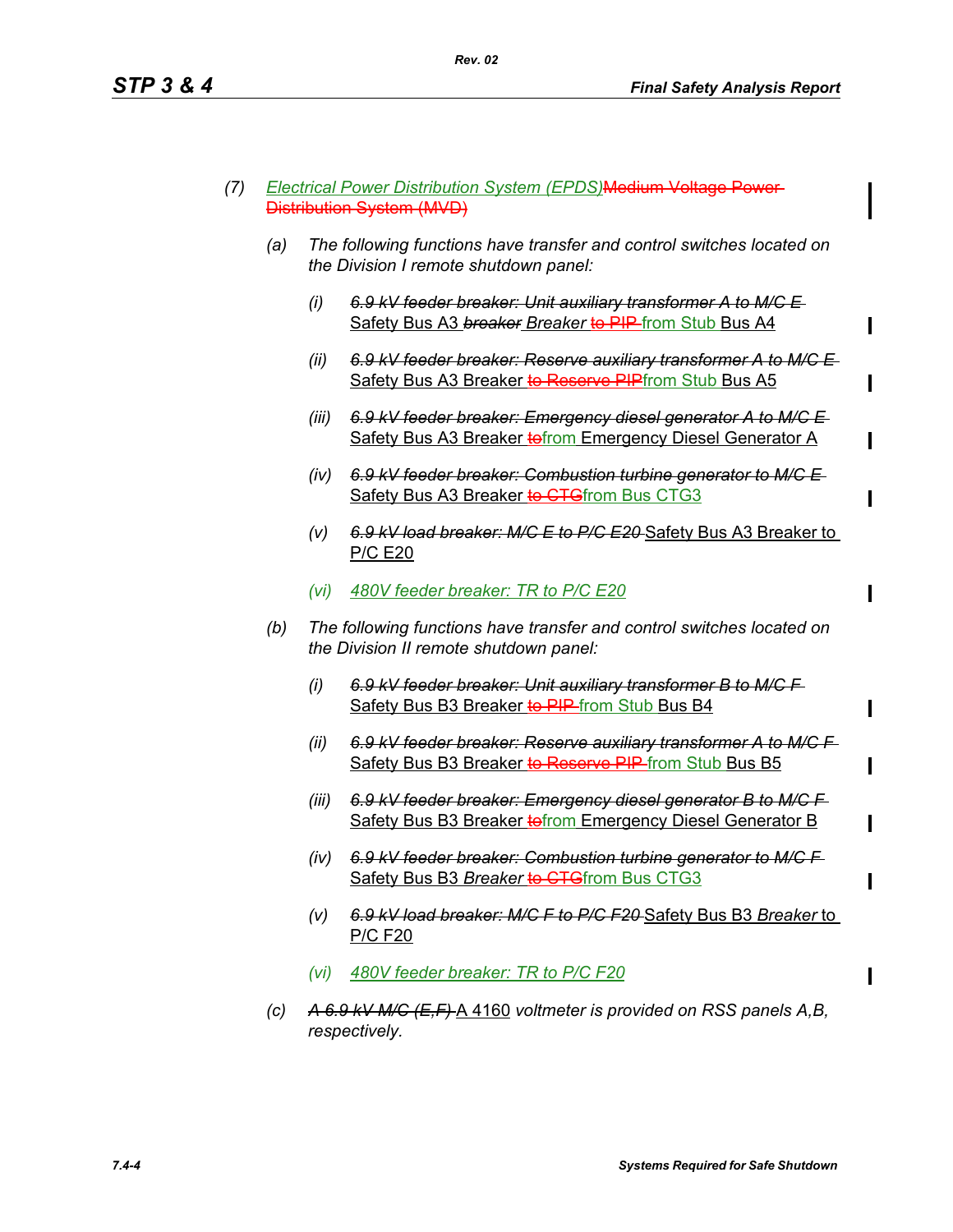- *(8) Flammability Control System (FCS) Not Used* Not Used
	- *(a) The following FCS equipment function has transfer and control switches located on both remote shutdown panels as indicated:*
		- *(i) Valve (cooling water inlet) B*

# **7.4.2 Analysis**

### **7.4.2.1 Alternate Rod Insertion Function**

### **7.4.2.1.1 General Functional Requirements Conformance**

STD DEP 7.4-1

#### STD DEP Admin

The Recirculation Flow Control System (RFCS) includes the logic for both automatic initiation and manual initiation of the ARI function. When the RFCS initiates the ARI function, related ARI activation signals are provided to the ARI valves of the CRD system and to the Rod Control and Information System for activation of the ARI motor run-in function.

Upon initiation of the ARI function, the RFCS logic assures that the activation signals for the ARI valves will remain continuously energized sufficiently long to assure that the time-delayed, rapid hydraulic insertion of the control rods will occur by depressurizing the scram valves of the CRD hydraulic control units. This provides for a diverse means of hydraulic insertion of the control rods from the normal Reactor Protection System (RPS) initiated scram hydraulic insertion function.

*The alternate rod insertion (ARI)* motor run-in *function is accomplished by the Rod Control and Information System (RCIS) and the Fine-Motion Control Rod Drive (FMCRD) Subsystem. This function provides an alternate method of driving control rods into the core which is diverse from the hydraulic scram system* insertion functions*.*

**The RCIS and the active run-in function of the FMCRD motors** The RFCS, the ARI valves and the FMCRD components associated with the motor run-in function of the CRD System, and the RCIS *are not required for safety; nor are these components qualified in accordance with safety-related criteria. However, the FMCRD components associated with hydraulic scram are qualified in accordance with safety criteria.*

*The ARI design is in full compliance with the design considerations cited in NEDE-31906* 31096*-P-A (Reference 7.4-1).* 

# **7.4.2.1.2 Specific Regulatory Requirements Conformance**

STD DEP 7.4-1

STD DEP 1.8-1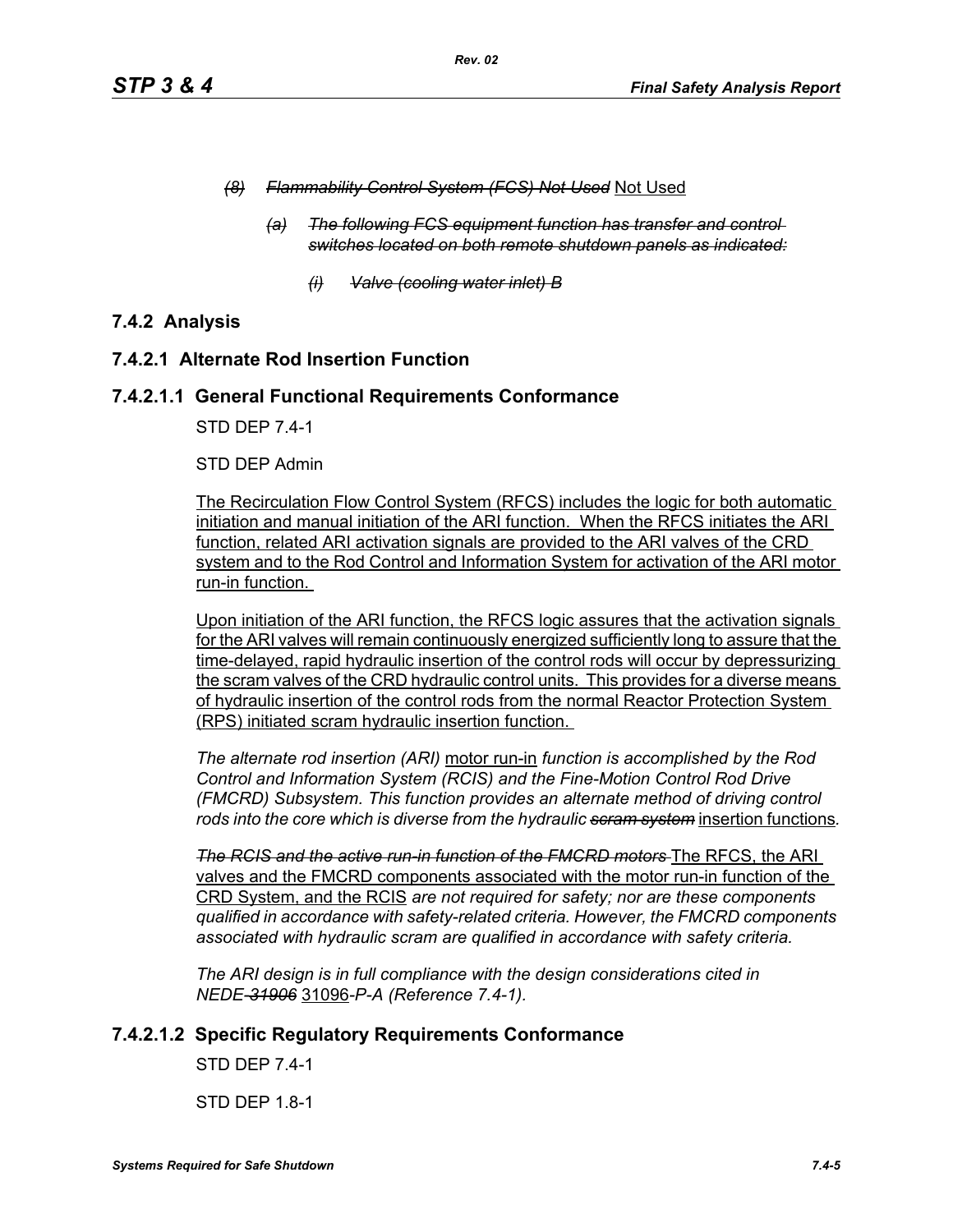*Rev. 02*

*Table 7.1-2 identifies the ARI function and the associated codes and standards applied. In addition to GDCs 13 and 19 (applied to non-safety-related system/ functions in accordance with the SRP, Section 7.7), GDC 25 and Reg. Guide 1.75 are also addressed relative to the shutdown characteristics of the subsystem and its interface with the essential power buses. The following analysis lists the applicable criteria in order of the listing on the table, and discusses the degree of conformance for each. Any exceptions or clarifications are so noted.*

*(1) 10CFR50.55a (IEEE-279*603*)*

*With regard to IEEE-279*603*, Section 4.7*5.6.3*, signals which interface between ARI and RPS are optically isolated such that postulated failures within the ARI controls cannot affect the safety-related scram function.* from safety system equipment that interface with the non-safety system equipment that implements the ARI function (e.g., the low reactor water level status signals provided to the RFCS) are optically isolated so that failure of the nonsafety equipment that implements the ARI function cannot affect any safety related function.

*The RCIS logic has been designed such that a* the only *single failure,* that *only in the inverter controller part of a given rod logic, may result in insertion*  failure of that rod when the ARI function is activated is the failure of the logic and individual local control equipment (e.g., stepping motor driver module or rod brake controller) associated with FMCRD motor movement of one control rod. *Also, two manual actions are required at the dedicated operator interface panel* Main Control Room Panel *to manually initiate ARI.* 

- *(3) Regulatory Guides (RGs)*
	- *(a) RG 1.75–"Physical Independence of Electric Systems"*

*In addition, each FMCRD inverter has current limiting features to limit the FMCRD motor fault current. Continuous operation of all the FMCRD motors at the limiting fault current of the inverter shall not degrade operation of any Class 1E loads (i.e., the diesel generators shall be of appropriate design capacity).* Refer to Subsection 8.3.1.1.1 for additional description of design features incorporated for preventing degradation of operation of any Class 1E loads if a fault condition exists in the non-Class 1E equipment that provides power for the FMCRD motors.

# **7.4.2.2 Standby Liquid Control System (SLCS) — Instrumentation and Controls**

# **7.4.2.2.2 Specific Regulatory Requirements Conformance**

STP DEP 1.1-2

STP DEP 1.8-1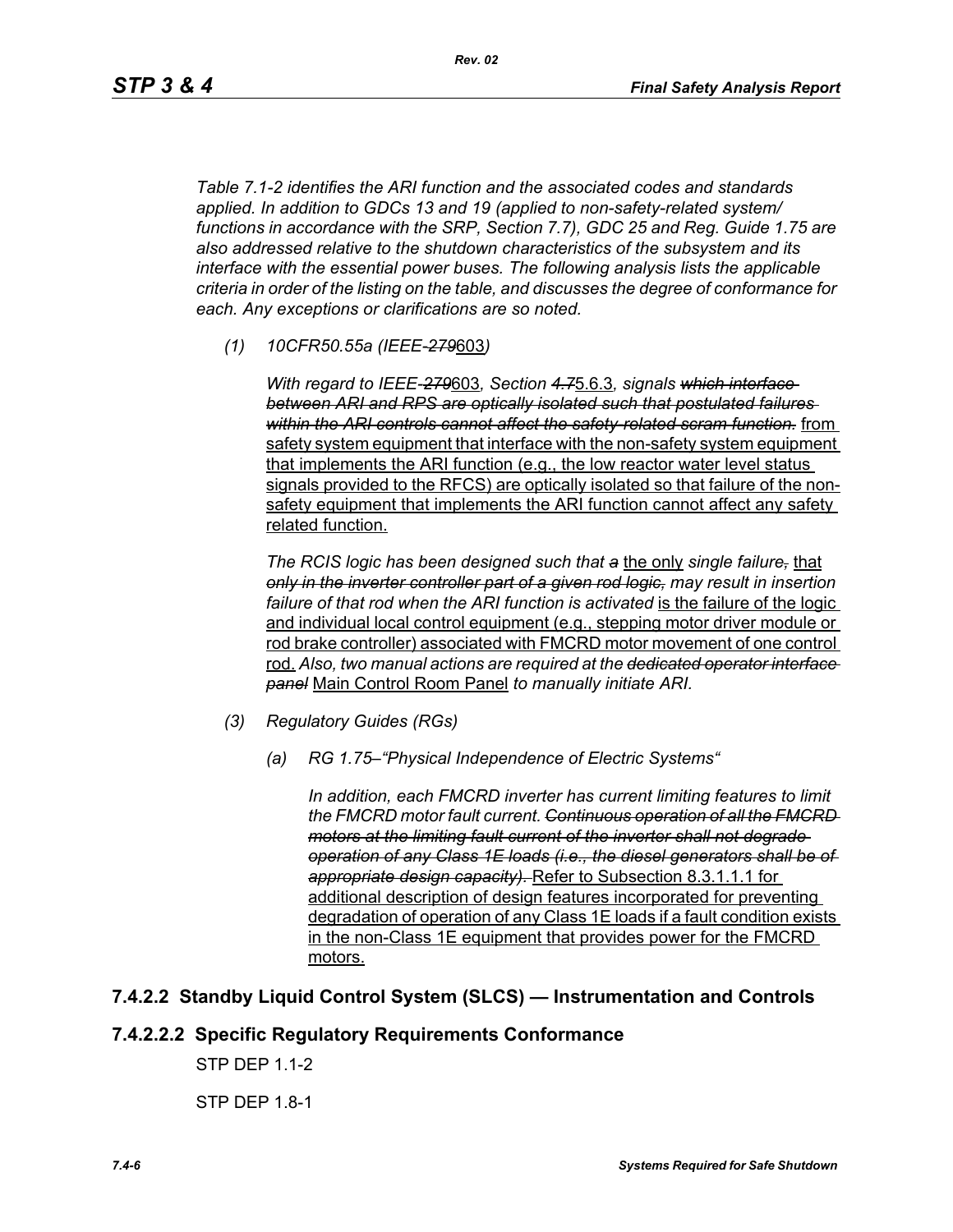#### STD DEP Admin

*(1) 10CFR50.55a(IEEE-279*603*)*

*The SLCS design is similar to the GESSAR II design, except the explosive (squib) injection valves are replaced with motor-operated injection valves. It is designed to meet all applicable portions of IEEE-*279603 *as clarified above.*

*(3) Regulatory Guides (RGs)*

*As indicated in Paragraph (1), the SLCS is not required to meet the singlefailure criterion (RG 1.53) since it is designed to be redundant (and diverse) from the control rod scram system. However, the two channels of active components assure that no single failure of these components will prevent the SLCS from accomplishing its safety* boron injection *function. Passive components which are not redundant include the boron tank, injection pipeline, etc.*

*(4) Branch Technical Positions (BTPs)*

*In accordance with the Standard Review Plan for Section 7.3 and with Table 7.1-2, only BTPs 21 and 22 are considered applicable for the SLCS. They are addressed as follows:*

*(a) BTP ICSB 21– "Guidance for Application of Regulatory Guide 1.47" The SLCS is not shared between units. ABWR design is a single unit. Therefore, Item B-2 of the BTP is not applicable. Otherwise, the SLCS is in full compliance with this BTP.*

### **7.4.2.3 Reactor Shutdown Cooling Mode — Instrumentation and Controls**

### **7.4.2.3.1 General Functional Requirements Conformance**

STD DEP T1 3.4-1

STP DEP 1.8-1

STD DEP 7.4-2

*The design of the reactor shutdown cooling mode of the RHR System meets the general functional requirements as follows:*

*(3) Alarms*

*The following system functional alarms apply to all modes of the RHR System and to each of the three RHR loops except as noted:*

- *(f) RHR logic power failure*ELCS Out of Service.
- *(l)* LPFL *Manual initiation armed.*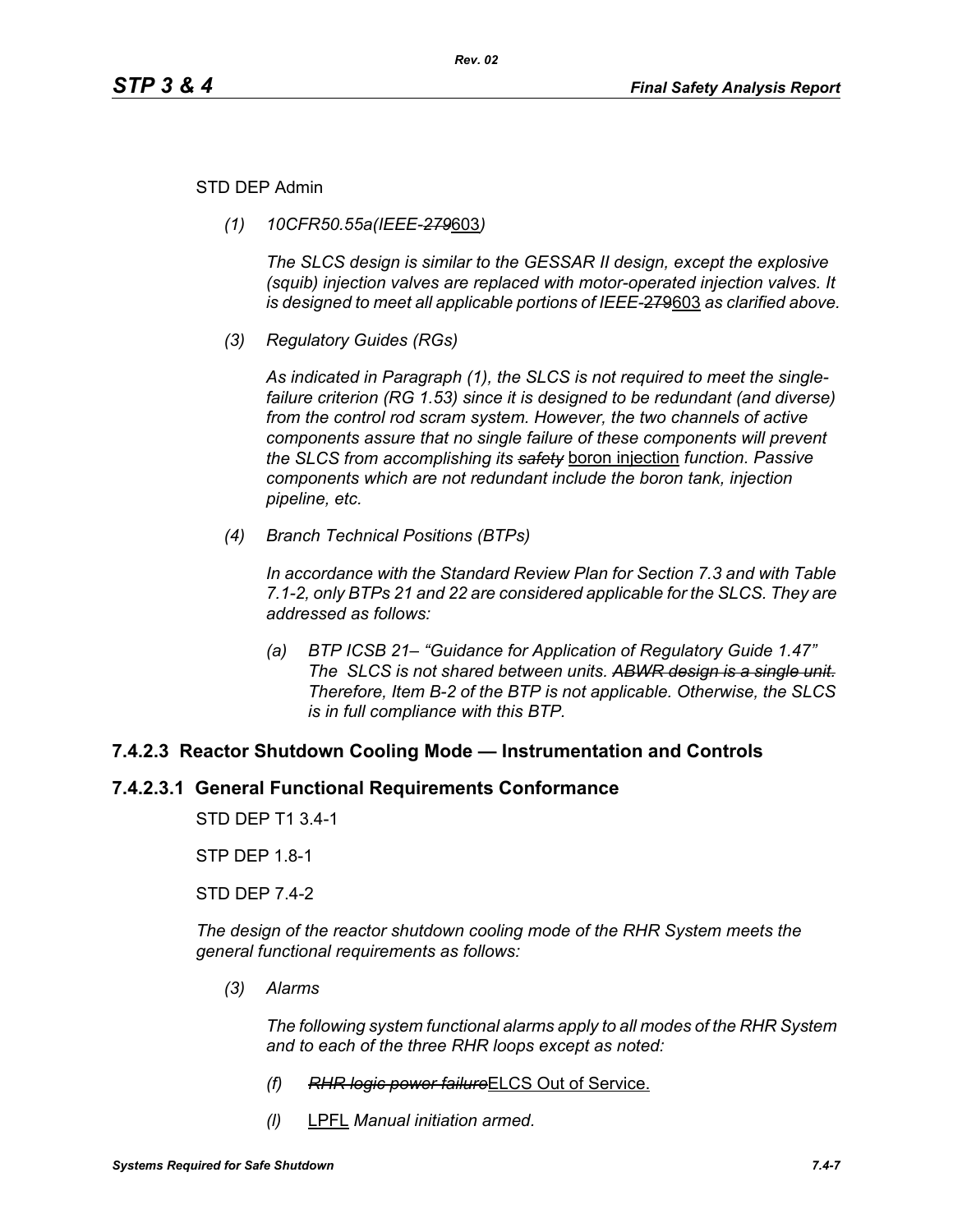# **7.4.2.3.2 Specific Regulatory Requirements Conformance**

 $STD$  DFP 1.8-1

*(1) 10CFR50.55a (IEEE-279*603*):*

A clarification should be made with regard to IEEE-279, Section 4.19. *The parent RHR System annunciates activity at the loop level (i.e., "RHR LOOP A,B,C ACTIVATED"). However, the individual mode of the RHR System is not separately annunciated.*

*Those portions of IEEE-279*603 *which relate to automatically initiated systems are not applicable to the manually actuated shutdown cooling mode of the RHR System. However, the system is designed in accordance with all other requirements of IEEE-279*603 *as described in Subsection 7.4.1.3.*

# **7.4.2.4 Remote Shutdown System–Instrumentation and Controls**

### **7.4.2.4.2 Specific Regulatory Requirements Conformance**

STD DEP T1 2.14-1

STD DEP 1.8-1

STD DEP 8.3-1

*Table 7.1-2 identifies the Remote Shutdown System (RSS) and the associated codes and standards applied in accordance with the Standard Review Plan. The following analysis lists the applicable criteria in order of the listing on the table, and discusses the degree of conformance for each. Any exceptions or clarifications are so noted.*

*(1) 10CFR50.55a (IEEE-279*603*)*

*The Remote Shutdown System (RSS) consists of two panels (Division I and Division II) which are located in separate rooms in the Reactor Building.*

*The RSS provides remote control capability as defined by the following interfaces:*

| <b>System</b>                                                             | <b>Total Channels</b> | <b>RSS Interface</b> |  |
|---------------------------------------------------------------------------|-----------------------|----------------------|--|
| <del>Medium Voltage E</del> lectrical<br><b>Power Distribution System</b> | 1. II. III. IV        | 1. H                 |  |
| <b>Flammability Control System</b>                                        | <del>B. C</del>       | B                    |  |

*Separation and isolation is preserved both mechanically and electrically in accordance with IEEE-*279603 *and Regulatory Guide 1.75.*

 $\mathbf I$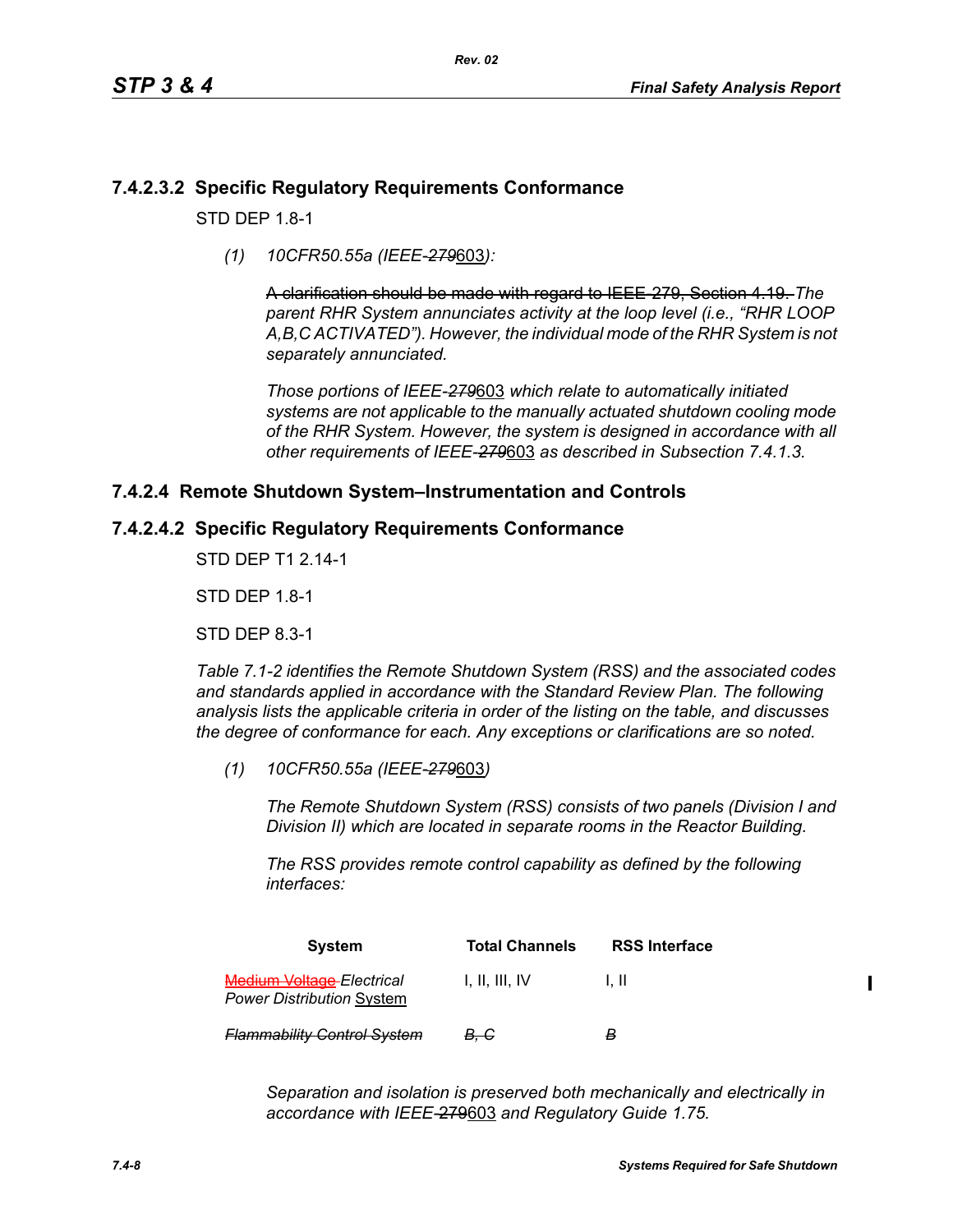*With regard to Paragraph* 4.25.1 *of IEEE-*279603 *a single-failure event is assumed to have occured to cause the evacuation of the control room. The RSS is not designed to accommodate additional failures for all scenarios. The effects of such failures are analyzed as follows:*

*Other sections of IEEE-*279603 *which relate to testability of sensors, etc., are not applicable to the RSS of itself, but are applicable to the primary systems which interface with the RSS. All other applicable criteria of IEEE-*279603 *are met by the RSS.*

# **7.4.3 References**

*STD DEP Admin*

*7.4-1 NEDE-31906-P-A, A. Chung, "Laguna Verde Unit 1 Reactor Internals Vibration Measurement", February 1991.* NEDE-31096-P-A, L. B. Claassen, et. al., Anticipated Transients Without Scram Response to NRC ATWS Rule, 10 CFR 50.62, February 1987.